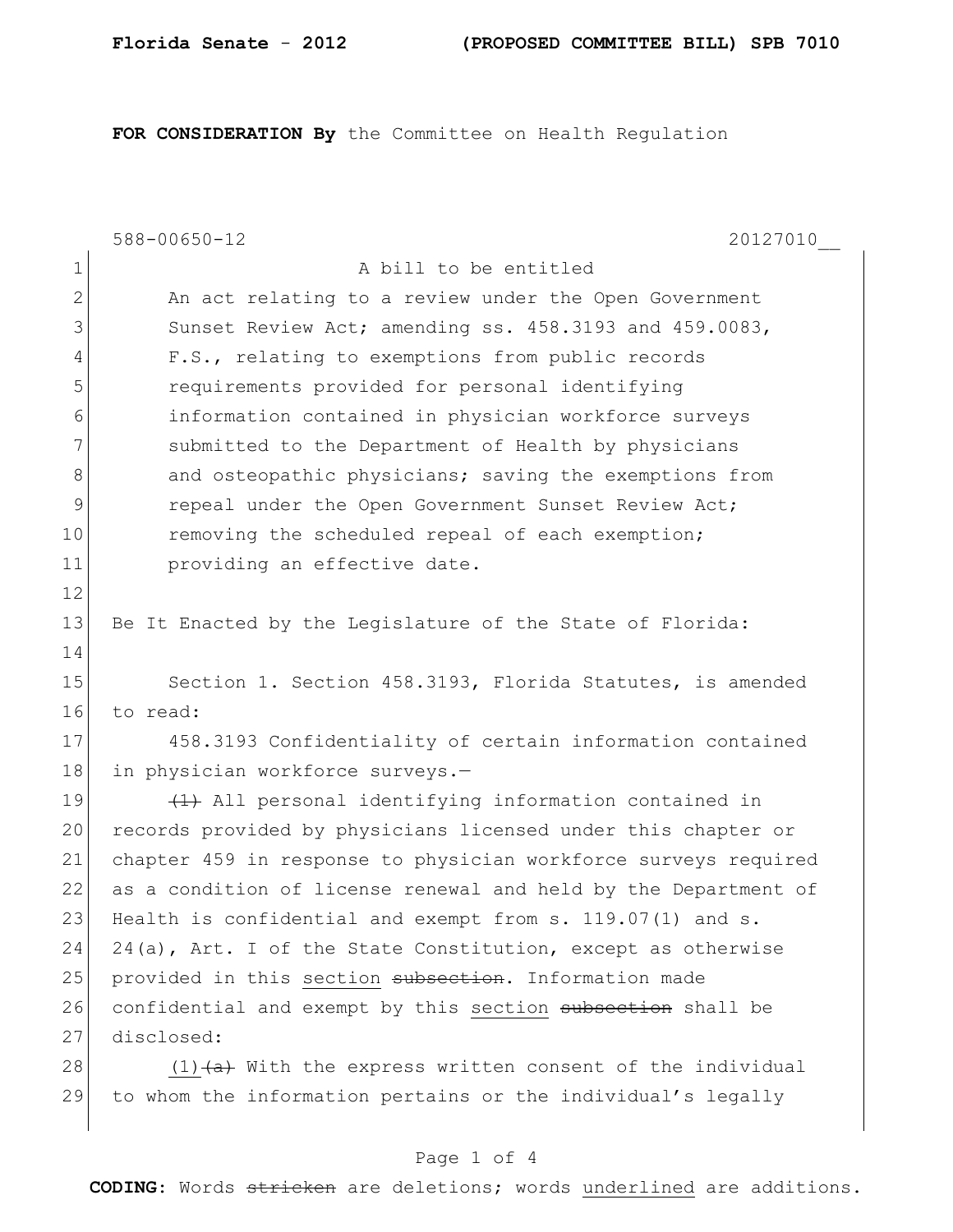588-00650-12 20127010\_\_ 30 authorized representative.

 (2)(b) By court order upon a showing of good cause. (3)  $\left($  To a research entity, if the entity seeks the records or data pursuant to a research protocol approved by the Department of Health, maintains the records or data in accordance with the approved protocol, and enters into a purchase and data-use agreement with the department, the fee 37 provisions of which are consistent with s. 119.07(4). The department may deny a request for records or data if the protocol provides for intrusive follow-back contacts, does not 40 plan for the destruction of confidential records after the research is concluded, is administratively burdensome, or does 42 not have scientific merit. The agreement must restrict the 43 release of information that would identify individuals, must limit the use of records or data to the approved research 45 protocol, and must prohibit any other use of the records or data. Copies of records or data issued pursuant to this 47 subsection paragraph remain the property of the department.

 $48$  (2) This section is subject to the Open Government Sunset 49 Review Act in accordance with s. 119.15 and shall stand repealed 50 on October 2, 2012, unless reviewed and saved from repeal 51 through reenactment by the Legislature.

52 Section 2. Section 459.0083, Florida Statutes, is amended 53 to read:

54 459.0083 Confidentiality of certain information contained 55 in physician workforce surveys.-

56  $(1)$  All personal identifying information contained in 57 records provided by physicians licensed under chapter 458 or 58 this chapter in response to physician workforce surveys required

## Page 2 of 4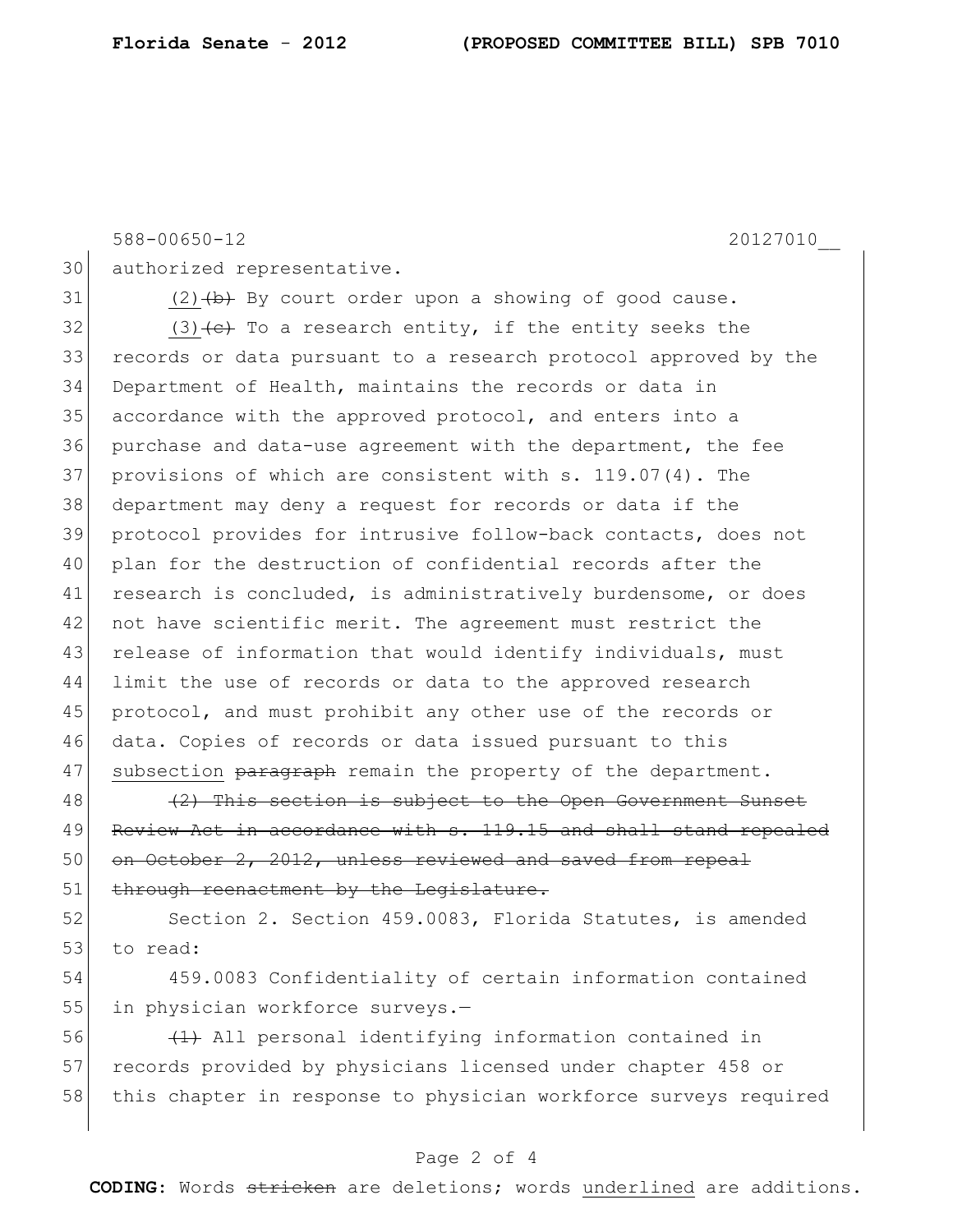|    | 588-00650-12<br>20127010                                        |  |  |
|----|-----------------------------------------------------------------|--|--|
| 59 | as a condition of license renewal and held by the Department of |  |  |
| 60 | Health is confidential and exempt from $s. 119.07(1)$ and $s.$  |  |  |
| 61 | $24(a)$ , Art. I of the State Constitution, except as otherwise |  |  |
| 62 | provided in this section subsection. Information made           |  |  |
| 63 | confidential and exempt by this section subsection shall be     |  |  |
| 64 | disclosed:                                                      |  |  |
| 65 | $(1)$ $(a)$ With the express written consent of the individual  |  |  |
| 66 | to whom the information pertains or the individual's legally    |  |  |
| 67 | authorized representative.                                      |  |  |
| 68 | $(2)$ $(b)$ By court order upon a showing of good cause.        |  |  |
| 69 | $(3)$ (e) To a research entity, if the entity seeks the         |  |  |
| 70 | records or data pursuant to a research protocol approved by the |  |  |
| 71 | Department of Health, maintains the records or data in          |  |  |
| 72 | accordance with the approved protocol, and enters into a        |  |  |
| 73 | purchase and data-use agreement with the department, the fee    |  |  |
| 74 | provisions of which are consistent with s. $119.07(4)$ . The    |  |  |
| 75 | department may deny a request for records or data if the        |  |  |
| 76 | protocol provides for intrusive follow-back contacts, does not  |  |  |
| 77 | plan for the destruction of confidential records after the      |  |  |
| 78 | research is concluded, is administratively burdensome, or does  |  |  |
| 79 | not have scientific merit. The agreement must restrict the      |  |  |
| 80 | release of information that would identify individuals, must    |  |  |
| 81 | limit the use of records or data to the approved research       |  |  |
| 82 | protocol, and must prohibit any other use of the records or     |  |  |
| 83 | data. Copies of records or data issued pursuant to this         |  |  |
| 84 | subsection paragraph remain the property of the department.     |  |  |
| 85 | (2) This section is subject to the Open Government Sunset       |  |  |

86 Review Act in accordance with s. 119.15 and shall stand repealed  $87$  on October 2, 2012, unless reviewed and saved from repeal

## Page 3 of 4